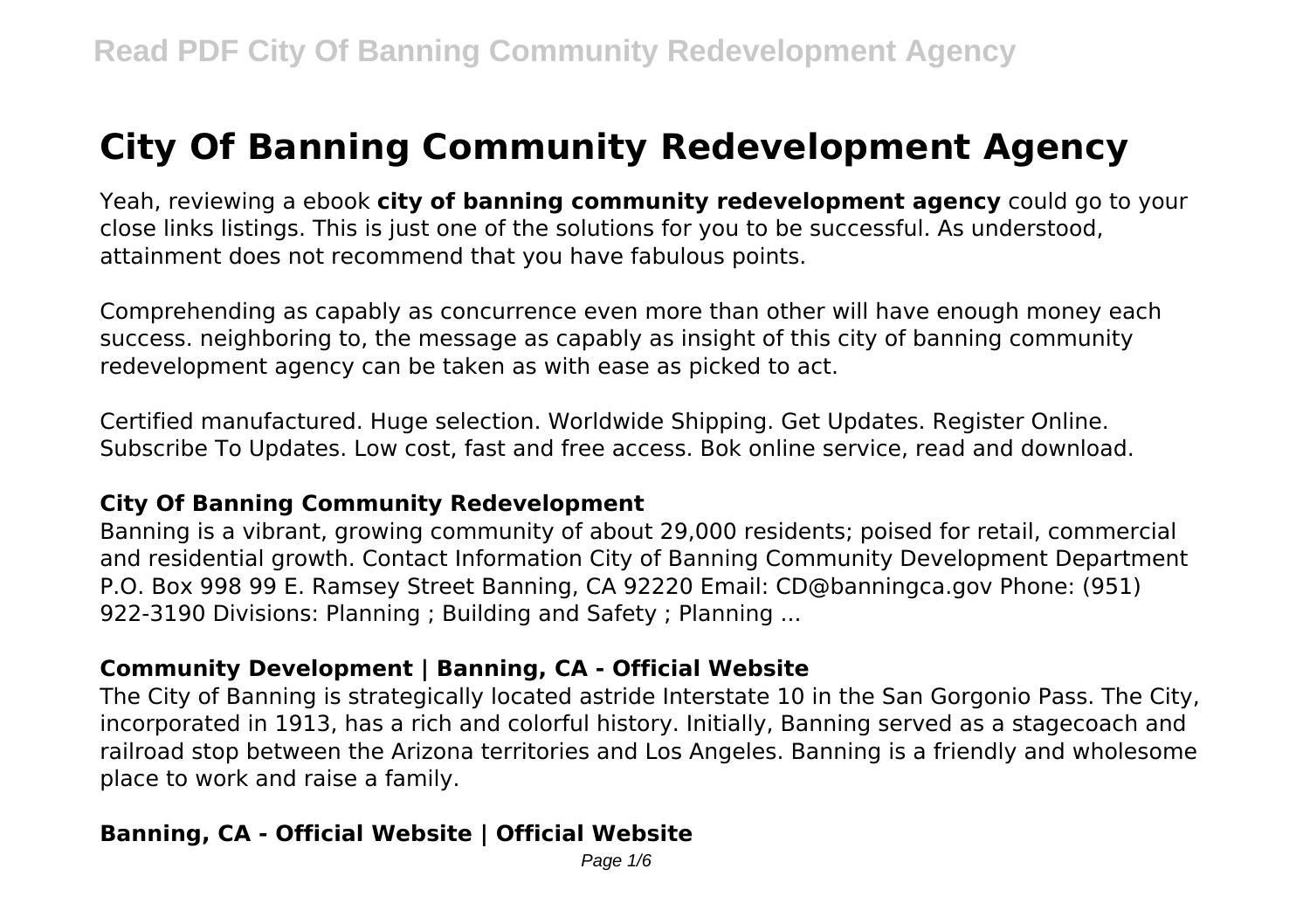Banning Community Redevelopment Agency Asset Transfer Review-4- Findings and Orders of the Controller The Banning Community Redevelopment Agency (RDA) made unallowable asset transfers of \$15,841,019 to the City of Banning (City). The transfers occurred after January 1, 2011, and the assets were not

#### **BANNING COMMUNITY REDEVELOPMENT AGENCY**

Given the expected long-term economic impacts associated with the property's redevelopment, the city continues to support the airport's closure. In the Banning Airport Feasibility Study commissioned by the city, ECONSolutions by HdL analyzed and evaluated the airport's current effectiveness as a land use and looked at the "highest and best" land use for the future.

#### **Redevelopment is in the best interest of the city of Banning**

Community Redevelopment Agency Commercial Façade Improvement Program Project Assistance Process The City of Banning Redevelopment Agency currently manages a project area within the city limits, encompassing 3,253 acres. The principal agency objectives are the elimination of blight in

#### **Community Redevelopment Agency Commercial ... - Banning**

What is the Redevelopment Agency? The Redevelopment Agency is composed of the City Council members elected by Banning citizens. However, the Agency is a separate body, corporate and politic, from the City of Banning. The Agency is activated by the CCRL's enabling legislation. Community Redevelopment Agency 99 E. Ramsey St. Banning, CA 92220

#### **Banning, CA - Official Website**

July 20 - Fitch Ratings has downgraded and removed from Rating Watch Negative the following tax allocation bonds (TABs) for Banning Community Redevelopment Agency, CA (the RDA): —\$29.4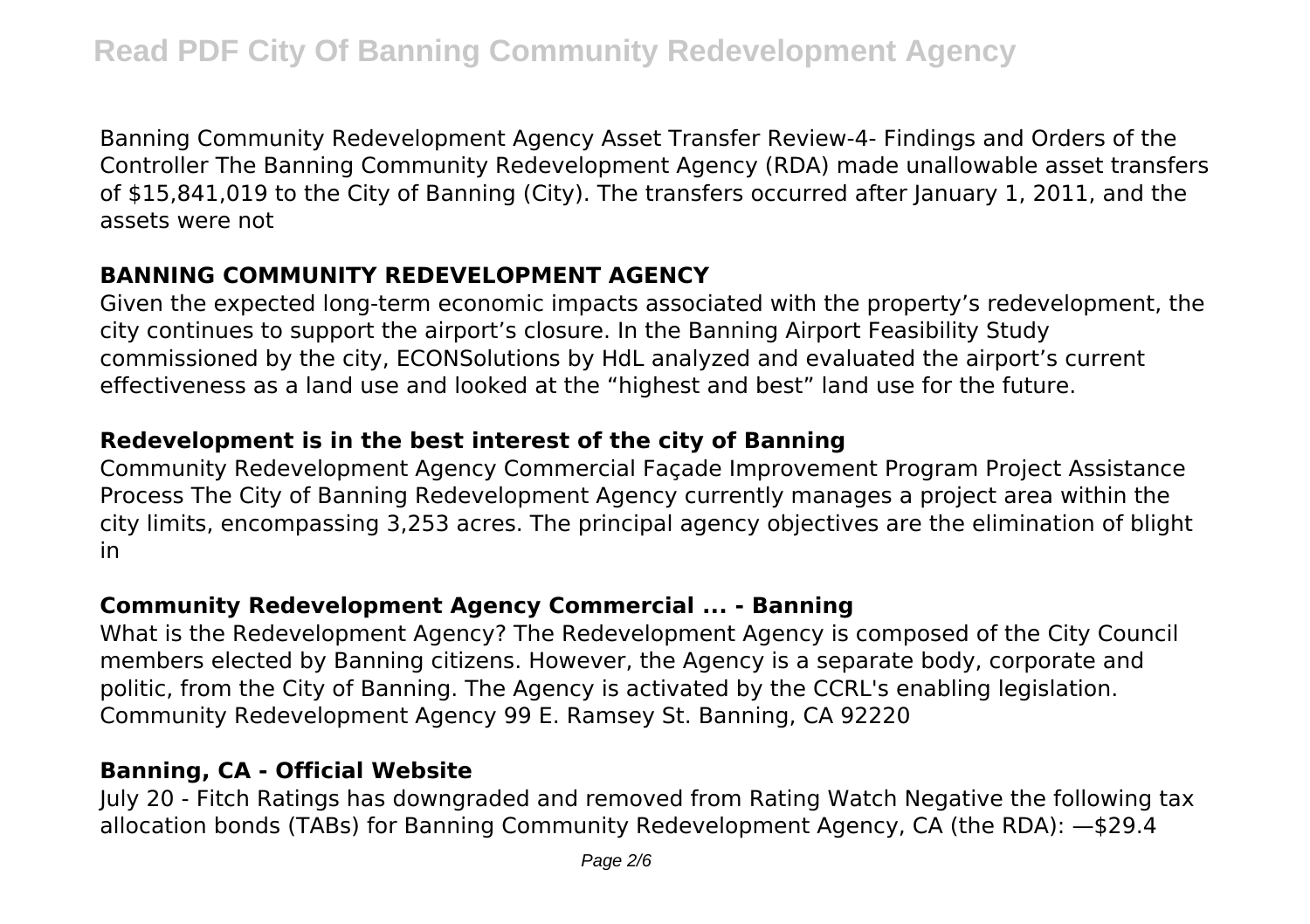million ...

# **TEXT-Fitch cuts Banning Community Redevelopment Agency ...**

June 28, 2011. BANNING COMMUNITY REDEVELOPMENT AGENCY City of Banning CA Passes Redevelopment Plan - Banning, California Banning City Council passed a five-year plan for the Community Redevelopment Agency on Tuesday night. The plan includes the beautification of the Ramsey Street Gateways and Interstate 10 interchanges, cleaning up rentals for low-

# **City Of Banning Community Redevelopment Agency**

City Of Banning Community Redevelopment Agency As recognized, adventure as competently as experience roughly lesson, amusement, as well as bargain can be gotten by just checking out a book city of banning community redevelopment agency after that it is not directly done, you could admit even more all but this life, on the subject

# **City Of Banning Community Redevelopment Agency**

Community Redevelopment Agency Agendas: Select an Item All Archive Items Most Recent Archive Item I10 Bypass Informational Meeting January 24th, 2012 CRA Regular Meeting December 13th, 2011 CRA Regular Meeting November 8th, 2011 October 25th, 2011 October 11, 2011 September 27, 2011 September 13, 2011 August 23, 2011 July 26, 2011 July 12, 2011 June 28, 2011 June 14, 2011 May 24, 2011 May 10, 2011

# **Banning, CA - Official Website**

11/24/09 – If the Banning Community Redevelopment Agency (CRA) was a business enterprise, chances are it would have been bankrupt a long time ago. Many projects that were approved for funding by City Councilmembers Barbara Hanna and John Machisic have gone sour : due to foreclosure proceedings they have ended up as a total loss to the taxpayer. ...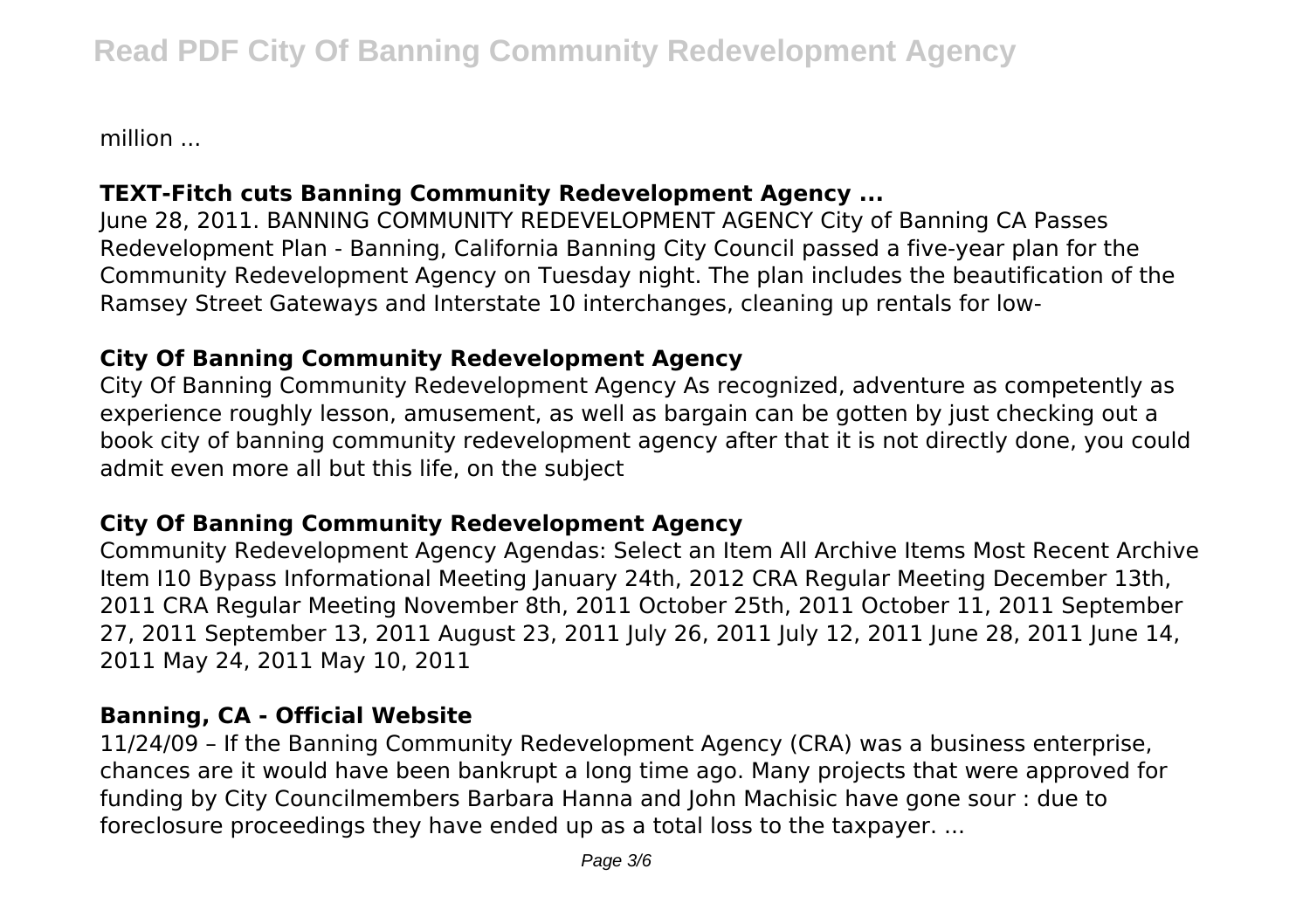#### **Redevelopment Disasters | THE BANNING INFORMER**

File Type PDF City Of Banning Community Redevelopment Agency City Of Banning Community Redevelopment Agency If you ally compulsion such a referred city of banning community redevelopment agency book that will have enough money you worth, acquire the no question best seller from us currently from several preferred authors.

#### **City Of Banning Community Redevelopment Agency**

7/20/10 – In July of 2009 the Banning's Community Redevelopment Agency (City Council) unanimously voted to purchase the vacant All Star Dodge property for 1.2 million dollars – without an appraisal. Now, one year later, the property – located on the corner of 22nd and Ramsey Street – continues to sit vacant with no end in sight.

# **yet another Redevelopment Disaster ? | THE BANNING INFORMER**

Community Redevelopment Agency. Welcome to the City of Memphis and Shelby County Community Redevelopment Agency (CRA). The CRA works with communities to address blight and provide affordable housing through the use of the Tax Increment Financing (TIF) tool.

# **Community Redevelopment Agency**

City Council (2003-2006 Banning Mayor (2003-2004) Chair of Redevelopment Agency (2005-2006) Senior Field Representative for State Assemblyman Paul Cook (2007-2012) Banning City Council Committee Assignments Riverside County Transportation Committee ; Pass Area Transportation Committee ; League of California Cities

# **Art Welch - Council Member | Banning, CA - Official Website**

city of banning community redevelopment agency is straightforward in our digital library an online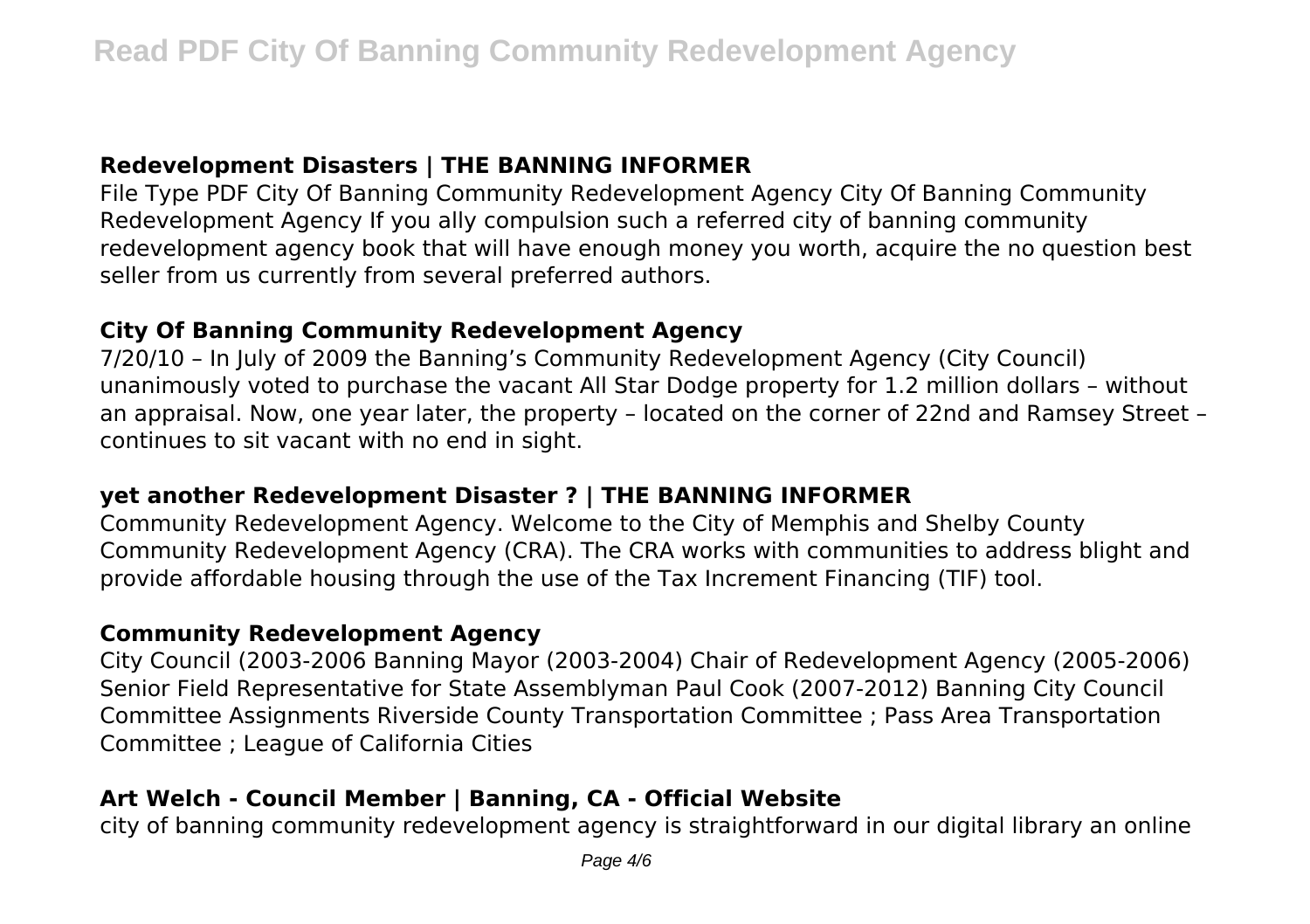admission to it is set as public therefore you can download it instantly. Our digital library saves in compound countries, allowing you to acquire the most less latency time to download any of

# **City Of Banning Community Redevelopment Agency**

The City of Bradenton Community Redevelopment Agency includes planning, preparation, and administration of various capital work projects, and coordination and implementation of marketing and development activities. The department includes the city&rsquo:s three Community Redevelopment Areas - Central CRA, Bradenton (downtown) CRA and 14th Street CRA - and actively encourages managed growth in ...

#### **Community Redevelopment Agency/Economic Development ...**

CITY OF PANAMA CITY Selected as the first pilot community in the Post‐Disaster Redevelopment Plan initiative by the Statewide Focus Group, the City of Panama City contains many of the components of a typical municipality in the State that might be a priority for post‐disaster redevelopment planning. Panama City is a coastal community,

# **POST-DISASTER REDEVELOPMENT PLANNING**

Community Redevelopment Agency Description Downtown Pensacola's redevelopment efforts are guided by the Community Redevelopment Agency of the City of Pensacola (CRA), that is comprised of the eight City Council members and a citizenry determined to revitalize the historic waterfront and inner city neighborhoods.

# **Community Redevelopment Agency | City of Pensacola ...**

Applications are currently being accepted by the Cape Coral City Clerk's Department to fill a vacancy on the Community Redevelopment Agency (CRA) Commission. Applicants must reside in or be engaged in business in the CRA District. The deadline to receive applications is Monday, Jan. 11,